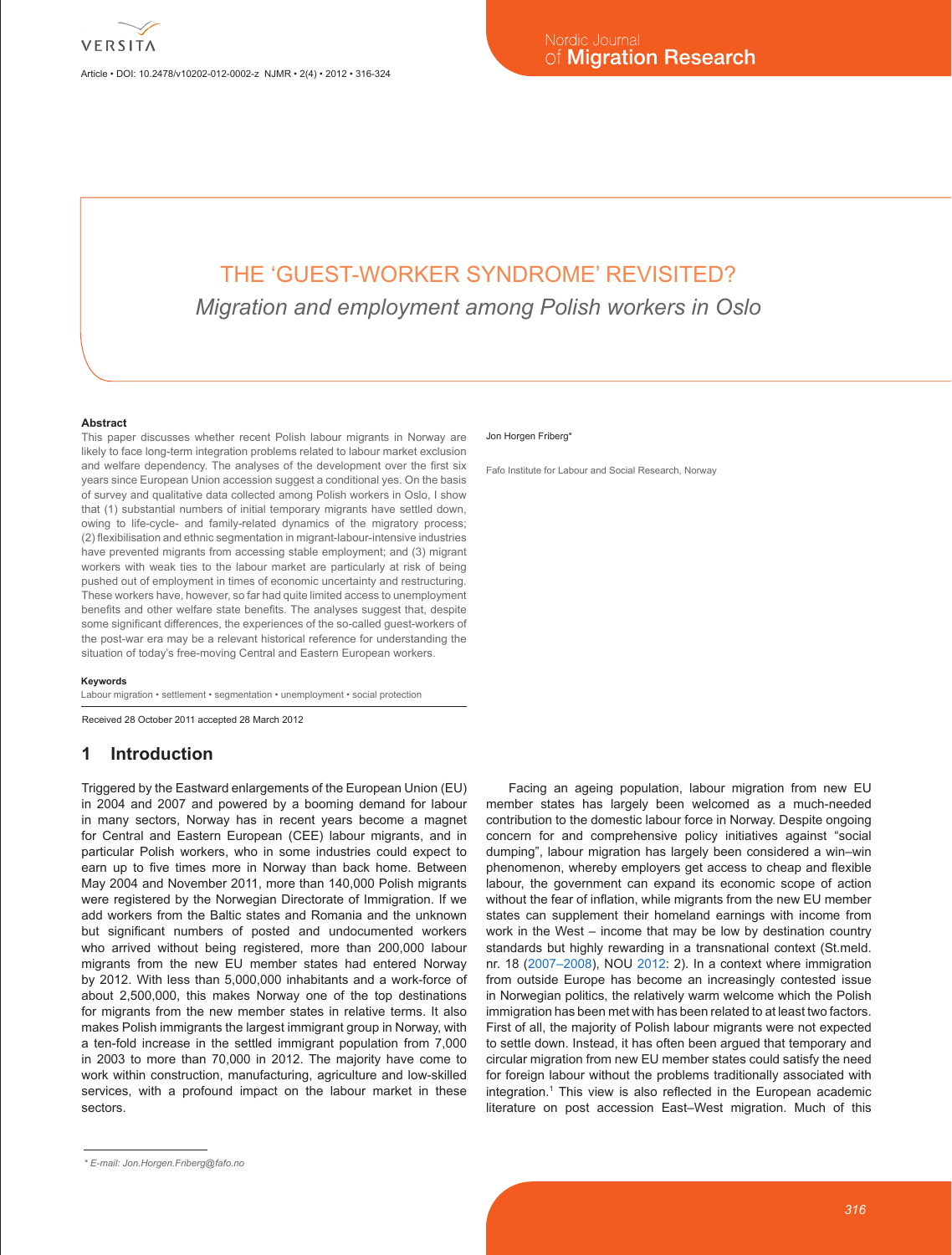literature highlights the very different institutional and legal contexts of migration within the European area compared to migration from outside the EU, and have resulted in a series of new concepts which aim to conceptualise these new fluid and transient patterns of mobility. These include "income-seeking travel" (Morawska 2001), "fluid" or "incomplete" migration (Jaźwińska & Okólski 2001), "lasting temporariness" (Grzymala-Kazlowska 2005), "regional free movers" (Favell 2008) and "liquid migration" (Engbersen *et al.* 2010). Second, empirical studies from Norway and elsewhere suggest that these new migrants so far have not experienced any of the traditional economic integration problems often associated with non-European immigration. CEE migrants generally display high rates of employment and make low demands on welfare state benefits. Several Norwegian studies show that labour migration has contributed to increased numerical flexibility and reduced labour costs in a period marked by severe labour shortages in several sectors (Dølvik *et al.* 2006; Andersen *et al.* 2009), and to reducing "bottlenecks" in regional labour demand (Røed *et al.* 2011). Similarly, European economic research on the consequences of post-enlargement migration has generally concluded that it has had a positive impact on receiving economies, with "little, if any, impact on wages and employment and no negative impact on welfare systems" (Kahanec & Zimmermann 2010: 30). The fear of "welfare tourism" – a main argument in most western European countries for applying transitional restrictions in the first years after enlargement – has generally been found to be groundless; CEE migrants have come for work, not benefits (ibid.; see also European Commission 2008; Kahanec & Zimmermann 2009, 2010). CEE migrants' perceived ethnic and cultural proximity to native Norwegians compared to non-Europeans should also not be underestimated as an explanation for their relative positive reception.<sup>2</sup>

There are, however, at least four good reasons to look beyond these immediate outcomes and try to explore processes that are at work today which may point towards possible different outcomes in the future. First of all, it could be argued that the significance of institutional differences between European free movement and state regulated immigration from outside the EU are somewhat exaggerated, and that state policies are not the only – or even the most important – factors shaping the adaptation and incorporation of migrants. Equally important are the structural processes in the labour market and economy that shape employment patterns and material relations and the social processes that shape settlement and community formation in migrant groups. Second, recent developments reflected in official statistics (such as rapidly increasing numbers of workers who register themselves as "settled" in Norway rather than on "temporary stay" and the changing gender composition of the migrant population) as well as a number of empirical studies in Norway and elsewhere have questioned the initial assumption that CEE labour migrants are only temporary migrants and not likely to settle down for the longer term (Grabowska-Lusińska & Okólski 2009; Friberg & Eldring 2011; Friberg, 2012a). Third, much existing economic research about the impact of CEE labour migration is methodologically flawed by an implicit assumption that this impact occurs instantaneously and affects labour markets uniformly, while, in reality, it is more likely to unfold through slow, long-term and sequential processes of adjustment that affect different sub-segments of labour markets and society in highly different ways (Arnholtz & Hansen 2011). Fourth, while the immediate post accession years were characterised by an economic boom, the recent financial and economic crisis has – even though Norway was among the least affected countries in Europe – provided a glimpse of how the migratory dynamic may play out under less favourable economic conditions.

As a historical reference and basis for developing an analytical framework for understanding today's labour migrants I will use the experiences of the so-called post-war guest-workers. Before turning to the empirical investigation of Polish migrants in Oslo, I will present a brief historical account of this earlier wave of labour migration to Western Europe in general and to Norway in particular. In post-1945 Europe, temporary labour recruitment systems – the German *Gastarbeiter* programme (1955–73) being the most famous – played a major role in labour market policies in a period of sustained industrial growth and persistent need for labour. The idea behind these programmes was to *import labour but not people:* workers from lessdeveloped countries were recruited for limited periods, their rights in the host countries were restricted and family reunion and settlement were minimised. Migrants were expected to accept relatively poor wages and conditions, to make little demand on social infrastructure, to avoid getting involved in labour struggles and to return home after definite periods of work. By the 1980s, however, the guest-worker programmes had largely been abandoned. Stephen Castles (1986) describes the failure of the programmes: The increased labour market segmentation in the wake of migration led to a constant need for migrant labour in certain industries. As temporary workers were recruited to meet a permanent labour demand, the rotation system inevitably broke down. The social and life-cycle-related dynamics of the migratory process gradually led to settlement and community formation as single workers grew older and established families and households. Over time, migrant workers were integrated into welfare systems, and liberal democratic states found themselves incapable of expelling large numbers of workers. It soon became clear that official policies of differential exclusion, the immigrant workers' subordinate position in the lower segments of the labour market and barriers to occupational mobility and improvement gave rise to social marginalisation rather than return migration. As the 1973 oil crisis marked the end of Europe's long industrial boom, followed by economic restructuring and decimation of jobs in traditional industrial employment, many labour migrants were excluded from the labour market and formed disadvantaged minorities, often with high levels of welfare dependency.

Castles describes the explicit guest-worker policies that many European countries adopted in the post-war era but similar patterns have been found in Norway, where such policies were not applied. From the late 1960s, Norway received substantial numbers of spontaneous labour migrants from Pakistan, Turkey and Morocco, who initially came for temporary work and who were predominantly hired as low-skilled manual labourers in industrial manufacturing. Contrary to policy-makers' expectations and the original intentions of the workers themselves, most of them settled down and brought their families after the 1975 immigration stop (Brochmann & Kjeldstadli 2008). Studying the life-cycle employment profiles of these labour migrants, Bratsberg, Raaum and Røed (2010) showed that, during the first years after arrival, almost all the migrants worked and their employment rate even exceeded that of natives. Yet, about ten years after their arrival, immigrant employment showed a sharp and steady decline. By 2000, the employment rate of the studied immigrant cohort was down to 50 per cent, as opposed to 87 per cent in the native comparison group. According to the authors, the decline was explained partly by the migrants' overrepresentation in jobs associated with short employment careers (the three Ds – dirty, difficult and dangerous), partly by their particular vulnerability to economic restructuring, with high probability of exit from employment during downturns, and partly by disincentives embedded in the social security system that contribute to poor life-cycle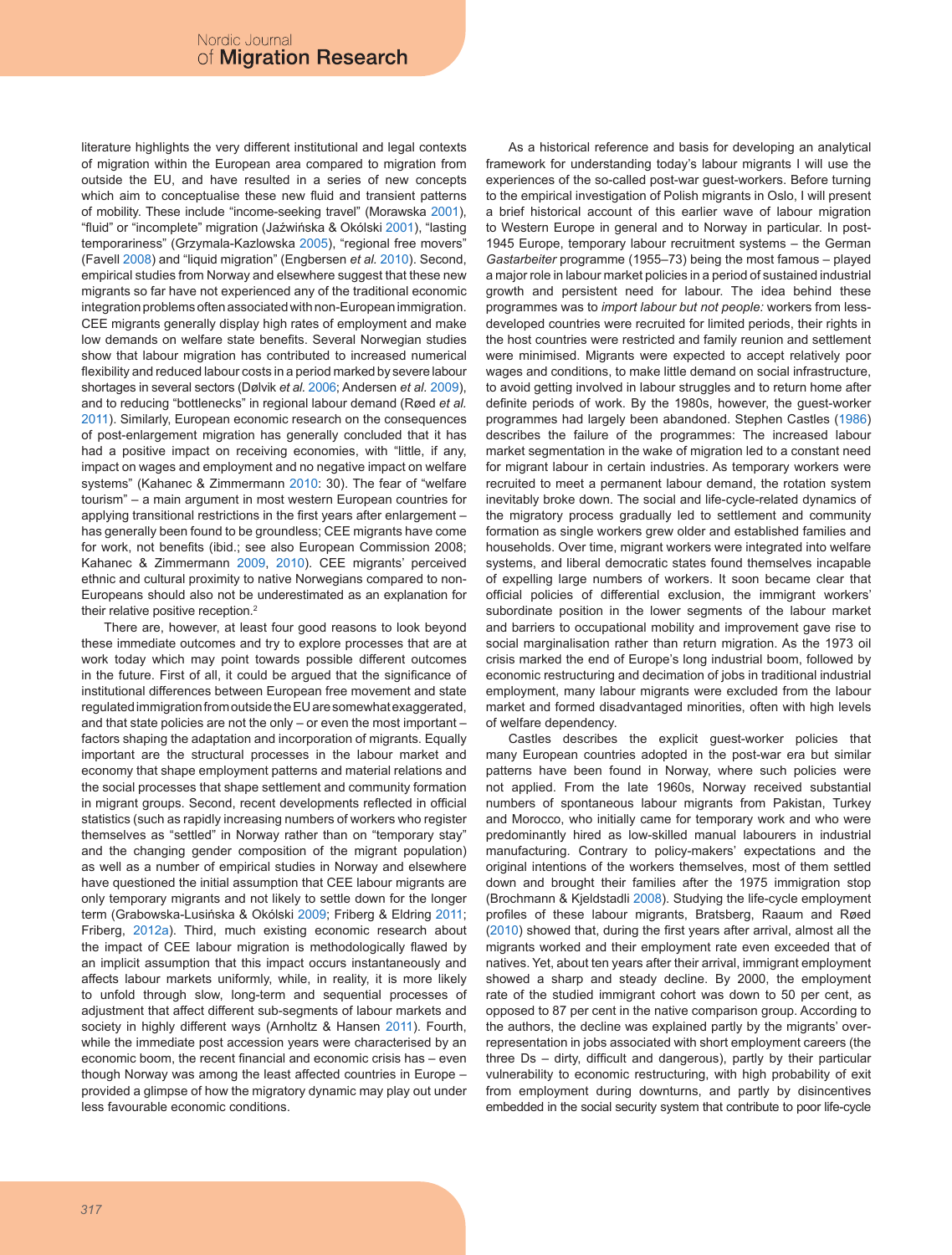employment performance, especially among immigrants with many dependent family members (Bratsberg *et al.* 2010). Although they apply very different methodologies and theoretical perspectives, the general process described both by Castles and by Bratsberg *et al.* includes the following three interconnected elements: (1) the recruitment and subordinate incorporation of "temporary" labour migrants; (2) settlement and community formation as a result of the social dynamic of the migratory process; and (3) vulnerability to unemployment and welfare dependency after periods of economic crisis and restructuring.3

In the following, I will refer to the combination of these three processes as the "*guest-worker syndrome*".4 With a view to assessing this syndrome's relevance for understanding possible outcomes of the Polish–Norwegian migratory system, each of the following three elements will be put under scrutiny:

1) whether Polish migrants are likely to settle down like the postwar guest-workers or whether their migration patterns are more likely to be temporary and transient;

2) whether today's Polish labour migrants are subject to any form of subordinate incorporation in the labour market similar to that of their post-war counterparts;

3) whether Polish migrants are vulnerable to labour market exclusion in times of crisis and restructuring.

#### **2 Data and methods**

The analyses are based on a comparison of two surveys collected among Polish migrants in Oslo in 2006 and 2010, as well as qualitative interviews with Polish migrants in Oslo and return migrants in Poland. Transnational free-moving labour migrants are an elusive population for quantitative survey research. Some may only stay for short periods of time, some may not live in registered housing and many are not registered as residents because they are only planning to stay temporarily or not even in the tax registers if they are working in the informal economy. Ordinary random sampling based on public registers will therefore produce biased samples and low response rates. This is why, in the autumn and winter of 2006, Fafo, in collaboration with researchers from the Centre for Migration Research in Warsaw, conducted a pilot study using respondent-driven sampling (RDS) to study Polish migrant workers. RDS was first developed by Douglas Heckathorn (1997) and later refined by Heckathorn and associates (Salganik & Heckathorn 2004; Heckathorn 2007; Wejnert & Heckathorn 2008; Volz & Heckathorn 2008) in order to study hidden and hard-to-reach populations by combining elements of "snowball sampling" (getting individuals to recruit people they know who, in turn, recruit individuals they know and so on) with economic incentives for participation and recruiting.<sup>5</sup> It also uses statistical software to produce estimates that adjust for network effects in the sampling procedure, such as the recruitment patterns of people with different characteristics and the network size of each respondent. The method has been shown to produce statistically unbiased estimates for populations where no sampling frame exists (ibid.). The 2006 survey proved successful and was repeated in early 2010, following the same procedures and using a slightly improved questionnaire. Both samples consist of Polish migrants staying in the Oslo area, and each time more than 500 people were interviewed. In both surveys, interviews were conducted face to face by a team of Polish-speaking interviewers. Respondents were asked a wide range of questions about their situation in Poland

before emigration, their migration histories, their labour market situation and social integration in Norway. The following analysis will describe developments and changes in patterns of labour market positions, settlement and unemployment by comparing the results from the two surveys. The analysis will also draw on forty qualitative interviews with Polish migrants that were collected in 2008 and 2009 and on a set of eight case studies in firms employing Polish migrants. The qualitative material will be used for processes tracing and explaining the observed patterns in the quantitative material.

#### **3 Are Polish migrants likely to settle down in Norway?**

When I first came to Norway, I just thought that it would be nice to work, make some money and go back to Poland after a while. I wasn't sure how long I would stay, but month by month, year by year, I have lived here – for 2 years now. […] Lately I've started thinking that I just might stay. (Polish construction worker, 32, interviewed in Oslo in 2009.)

Regulated by principles of free movement of labour and services and assisted by cheap airline flights and Internetbased communications, CEE migrants are indeed free to take up employment in any destination in the EEA without severing their ties to their homelands or communities and can go back home without fear of losing residence rights. This enables them to exploit the benefits of relatively high wages in destination countries and low living costs at home, allowing them to lead significant parts of their lives both at home and abroad, in a way that was hardly possible for post-war guest-workers who faced completely different obstacles to their transnational engagements in terms of geographical distance, political borders and expensive and slow means of communication. Such circular or transnational mobility is particularly rewarding given the exceptionally high cost level in Norway compared to Poland. As we shall see, however, dynamics related to life-cycle-, familyand social-network-driven processes of settlement and community formation may still provide a powerful dynamic in favour of more enduring settlement. The comparison of survey results from 2006 and 2010 presented in table 1 gives us a glimpse of this dynamic in this early stage of the migratory experience. When the first survey was conducted, in 2006, the population of Polish migrants in Oslo was indeed highly transient and unsettled and consisted largely of recently arrived male workers who had left their families back home to work temporarily abroad, commuting back and forth between work in Norway and their families in Poland. Many of them had quite openended plans for the future but most of them expected to return to Poland at some point.

When the survey was replicated only three and a half years later, the Polish community in the Norwegian capital had undergone significant changes. The proportion of women in the population had increased from 26 per cent to 36 per cent, as a result of family migration. While almost all men reported that they had migrated for economic reasons, roughly half the women reported that they had come in order to join their spouses. In 2006, most respondents reported that their spouses were living in Poland. In 2010, the situation was reversed: most of the non-single respondents now reported that their spouses were living in Norway. Similarly, the situation had changed dramatically in terms of housing and living arrangements. In 2006, the majority reported that they lived with colleagues and friends in temporary shared housing. In 2010, the majority were residing together with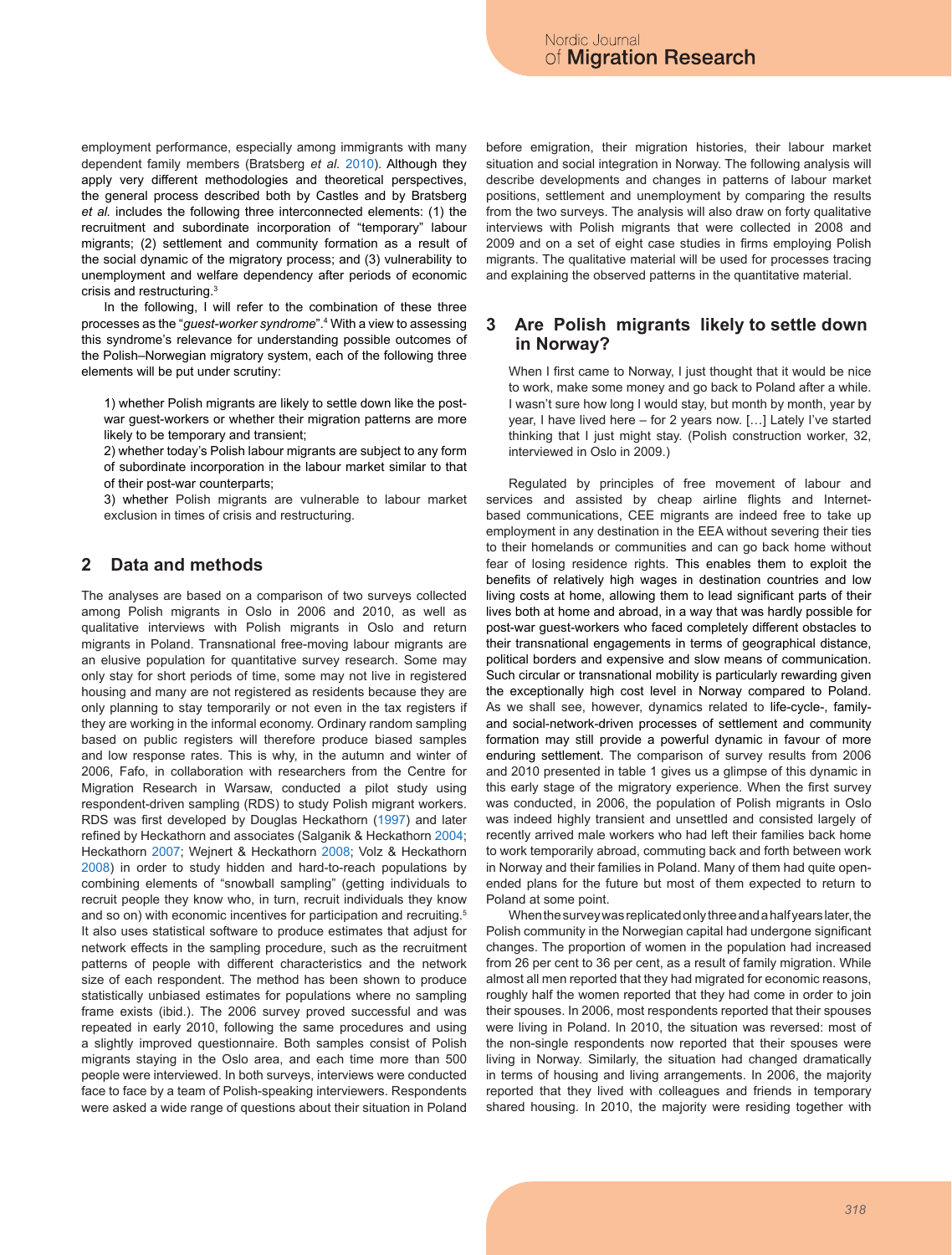|                                       | Year             |                 |             |
|---------------------------------------|------------------|-----------------|-------------|
| Family status                         | $2006 (n = 510)$ | $2010(n = 501)$ | Change      |
| Do not have spouses                   | 28               | 28              | $\mathbf 0$ |
| Spouses living in Poland              | 48               | 30              | $-18$       |
| Spouses living in Norway              | 24               | 42              | $+18$       |
| Total                                 | 100              | 100             |             |
| Housing arrangements in Norway        | 2006             | 2010            |             |
| Living alone                          | 22               | 20              | $-2$        |
| Living with friends/colleagues/others | 58               | 27              | $-31$       |
| Living with spouses/family members    | 20               | 52              | $+32$       |
| Total                                 | 100              | 100             |             |

*Table 1. Family situations and housing arrangements in 2006 and 2010 compared. Per cent*

*Source: 2006 and 2010 Polonia surveys among Polish migrants in Oslo. Fafo.*

their families. These results show that in less than four years there had been a considerable shift in the Polish migrant community in Oslo: from consisting of a transient and unsettled population mostly made up of male workers to a far more settled immigrant community consisting of men, women and families.

What had happened in the period between the two surveys? First of all, permanent and long-term migrants tend to accumulate in the immigrant populations of the destination countries, while temporary, short-term migrants do not. This inevitably leads to changes in the total composition even if migration patterns or intentions do not. But changes in the migrant population are also related to changes in the situation of individual migrants and families. According to the qualitative study, migrants usually perceive going to work abroad as a strategy for building better lives for themselves and their families *in Poland*, and at the time of arrival, few migrants have any intention of settling down in Norway. Nevertheless, many end up overstaying their initial return dates and gradually become more settled. Two main reasons can be identified: first of all, Norwegian employers in construction, industrial manufacturing, cleaning, etc. are generally recruiting temporary workers to meet a permanent labour demand. As employers try to avoid the cost of retraining new employees and as workers are constantly offered new temporary assignments, the circular pattern of migration tends to break down.<sup>6</sup> Second, as migrants often miscalculate the cost of living abroad and thereby the time needed to reach their target earnings, families back home often become dependent on income remittances. As initial plans of swift return dwindle, many migrants suffer under the strain of living neither here nor there – separated from their families and friends in Poland and marginalised in Norwegian labour markets and communities. Without the prospect of immediate reunion, their living apart from their families becomes increasingly frustrating and puts transnational relationships under considerable stress. While some migrants eventually return to Poland in order to reunite their families, many opt for reuniting with their families in Norway, especially if their wives can find work in Norway. As more Polish women gain a foothold in parts of the Norwegian labour market, jobs become increasingly accessible to other Polish women through informal networks of relatives, friends and acquaintances. As increasing numbers of settled families are able to provide increasingly varied social, practical and emotional

support to other families, reducing the risk and increasing the reward for others contemplating this option, settlement and community formation takes on the character of a cumulative self-perpetuating process.

#### **4 Are Polish migrants subject to subordinate incorporation in the labour market?**

You have a staff of people who know the machines, the technical stuff, etc. That's the 'core' […]. Those are the real assets of the firm and you need a group of people you really can trust. On top of that, you hire people from the temp agencies and subcontractors to be helpers, to do the manual labour or to do specific tasks. That's the outer circle, that's where you find the Poles. (Manager, medium-sized construction firm in Oslo.)

Unlike classical guest-workers, Polish workers in Norway are not subject to any differential legal treatment. Their access to the Norwegian labour market is regulated by free movement of labour within the EU/EEA internal market that guarantees equal treatment and access. Once the transitional period allowing member states to postpone free movement ran out in May 2009, individual member states could not apply any form of discriminatory policy or restriction on the social and settlement rights of CEE workers. As CEE workers are not racially distinguishable from the native populations, they are supposedly less likely to face labour market discrimination and prejudice than non-European migrants are, at least in the long run. Nevertheless, Polish migrants tend to find themselves in a very different position in the labour market than most native workers. First of all, the labour market for Polish migrants is confined to relatively low-skilled work in a few sectors and highly segregated by gender. In Oslo, nine out of ten Polish men are employed in the construction industry, while more than two-thirds of the women work as cleaners (although, as we shall see, women have recently to some extent accessed more varied occupations). The small residual category "other sectors" consists primarily of men who work in transport, storage and industrial manufacturing and of women who work in health care, child-care and hotels.<sup>7</sup> Second, most Polish migrants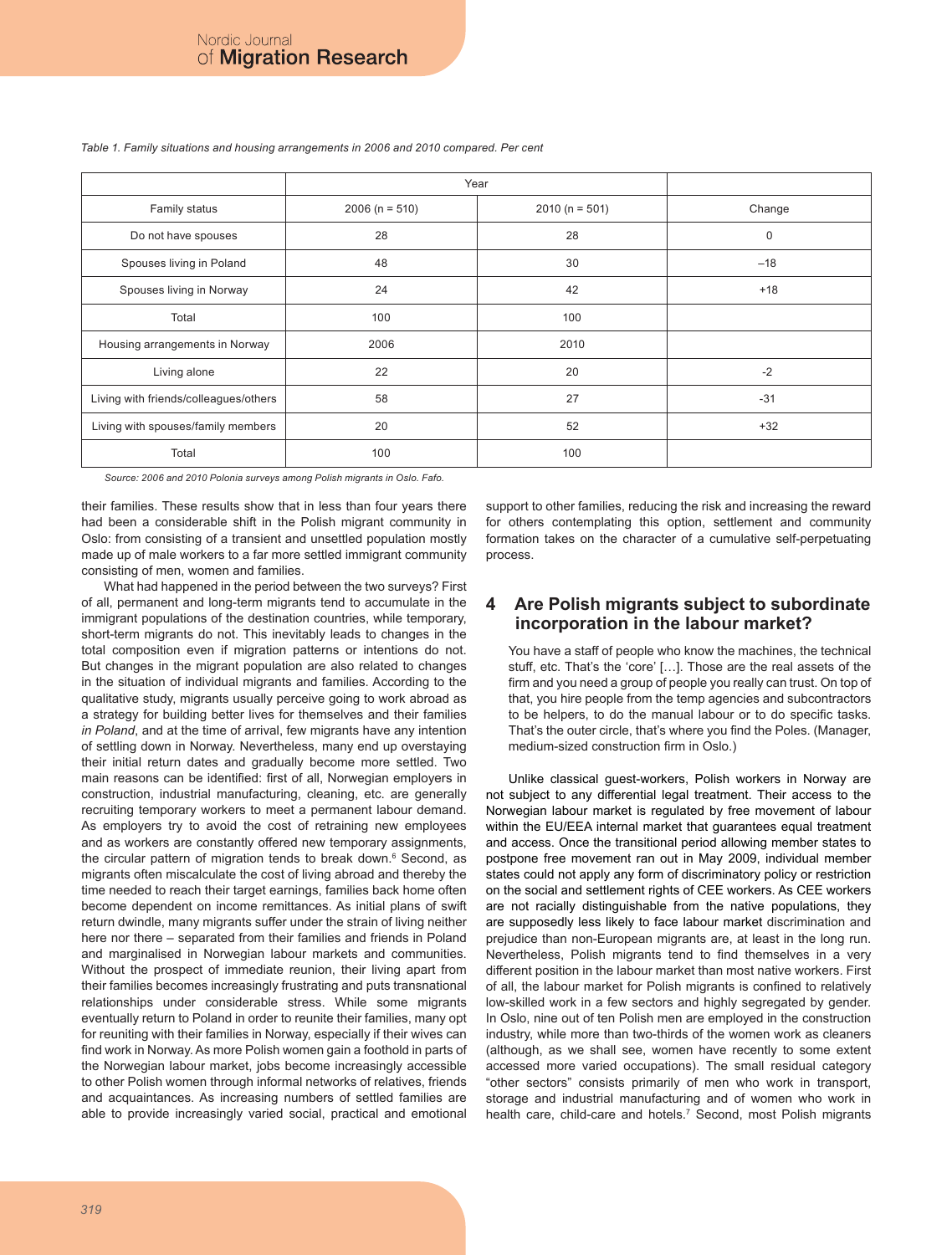|                                                                                       | Construction work |                 | Cleaning         |                | Other           |                |
|---------------------------------------------------------------------------------------|-------------------|-----------------|------------------|----------------|-----------------|----------------|
| Terms of employment:                                                                  | $2006 (n = 289)$  | $2010(n = 292)$ | $2006 (n = 108)$ | $2010(n = 81)$ | $2006 (n = 57)$ | $2010(n = 81)$ |
| Permanent legal jobs in Norwegian companies                                           | 15                | 19              | 3                | 17             | 20              | 48             |
| Temporary and atypical legal employment<br>(posted subcontractors, agency work, etc.) | 54                | 52              | 11               | 25             | 44              | 42             |
| Illegal employment (have no written contract<br>and do not pay tax)                   | 32                | 28              | 86               | 58             | 37              | 10             |
| Total                                                                                 | 100               | 100             | 100              | 100            | 100             | 100            |

*Table 2. Sectors and terms of employment in 2006 and 2010 compared. Per cent*

*Source: 2006 and 2010 Polonia surveys among Polish workers in Oslo. Fafo.*

are not offered what is usually considered to be regular employment. The regulated Norwegian labour market is characterised by a strict separation between standard and atypical forms of employment, and permanent employment within firms is considered to be the norm (Nesheim 2002). Both surveys indicate that those Polish migrant workers who are permanently employed on legal terms by Norwegian firms tend to enjoy working conditions quite similar to those of their native colleagues (although they rarely get paid in keeping with skills and experience obtained in Poland). However, very few Polish migrants manage to access this kind of employment. When the first survey was conducted in 2006, only 15 per cent of the Polish construction workers, 3 per cent of the cleaners and 20 per cent of those employed in other industries were permanently employed on legal terms by Norwegian companies.

In construction, 85 per cent had some sort of temporary and atypical employment arrangement, and belonged to what we may call the peripheral "outer circle" of the work-force in the sense that they were not permanently employed in the companies for which they worked. Some had temporary contracts, many were hired through temporary staffing agencies, some were posted workers hired through transnational Polish subcontracting firms and a few were self-employed casual labourers. Those who were employed on legal terms – meaning that they had written contracts and paid tax from their income – were usually paid according to legally mandatory minimum wages (which are about two-thirds of the industry average) set through the extension of national collective agreements. In addition to being relatively low paid, these kinds of labour intensive temporary and casual jobs, which are generally shunned by natives, provide very little financial and job security, since employers do not have any financial obligation to the workers between temporary assignments and the workers can be laid off at short notice. Many, however, had what we may call informal employment – meaning that they did not have written contracts and did not pay tax from their income. In addition to the lack of employment protection, these workers are usually paid below-minimum wages and they typically work under exploitative conditions. Typically employed by small Norwegian or Polish firms or operating as self-employed casual labourers and usually found in the market for private renovation and building services or at the bottom of long chains of subcontractors on construction sites, these workers do not have access to any social rights in Norway. Of the cleaners, most of whom were female, the majority were in fact employed in the informal economy. These were usually found within the domestic services market that expanded rapidly after the EU-enlargement. In addition to low wages and the barring of access to social protection,

severe under-employment was also common among cleaners, with fierce competition for assignments. Among those employed outside these primary Polish immigrant niches ('other sectors'), the pattern of employment was quite similar to that of those in the construction industry (although one must make allowances for a very small *n*).

When the second survey was conducted, in 2010, there were several reasons to expect that many migrants would have found their way into more stable forms of employment, with better working conditions and more protection against fluctuations in demand. With more time to adapt and to acquire basic language skills, they might have become less dependent on middlemen and go-betweens and many might have obtained work experience in Norway and gone through the initial trial periods often required prior to the landing of regular employment. Employers could be expected to have grown more accustomed to Polish workers, and extensive policy initiatives had been launched in order to combat exploitative working conditions and promote decent work, narrowing the scope for low-wage competition (Alsos & Eldring 2008).

To some extent, the results could confirm this hypothesis. Among the relatively few but increasing numbers of Polish workers employed outside the two main "Polish" niche sectors of construction and cleaning, roughly half were permanently employed by Norwegian firms in 2010, in comparison to only 20 per cent in 2006. Furthermore, illegal employment was substantially reduced in this group. Among cleaners, illegal work was still common but quite a few had moved from informal domestic services to work in regular cleaning firms operating on the formal market. In other words, there were indications of a certain trend towards formalisation of employment relations among cleaners and towards standardisation of employment among those outside cleaning and construction. However, in the construction industry – by far the largest employer of Polish migrants in Norway – very little had changed. Less than one in five were permanently employed in Norwegian firms, illegal work was just as common as in 2006 and atypical and temporary employment of different kinds (mainly work commissioned by temporary staffing agencies and Polish transnational subcontractors) was still the most common form of employment. Looking at the relationship between length of stay in Norway and jobs position, confirms a pattern of little or no upward mobility even for those settling down for longer periods of time. Among those who had worked in Norway for more than four years (*n* = 131), only 22 per cent reported having permanent legal jobs in Norwegian firms. Furthermore, and despite substantial policy efforts to combat social dumping, indicators of exploitative working conditions seemed to be just as prevalent in 2010 as they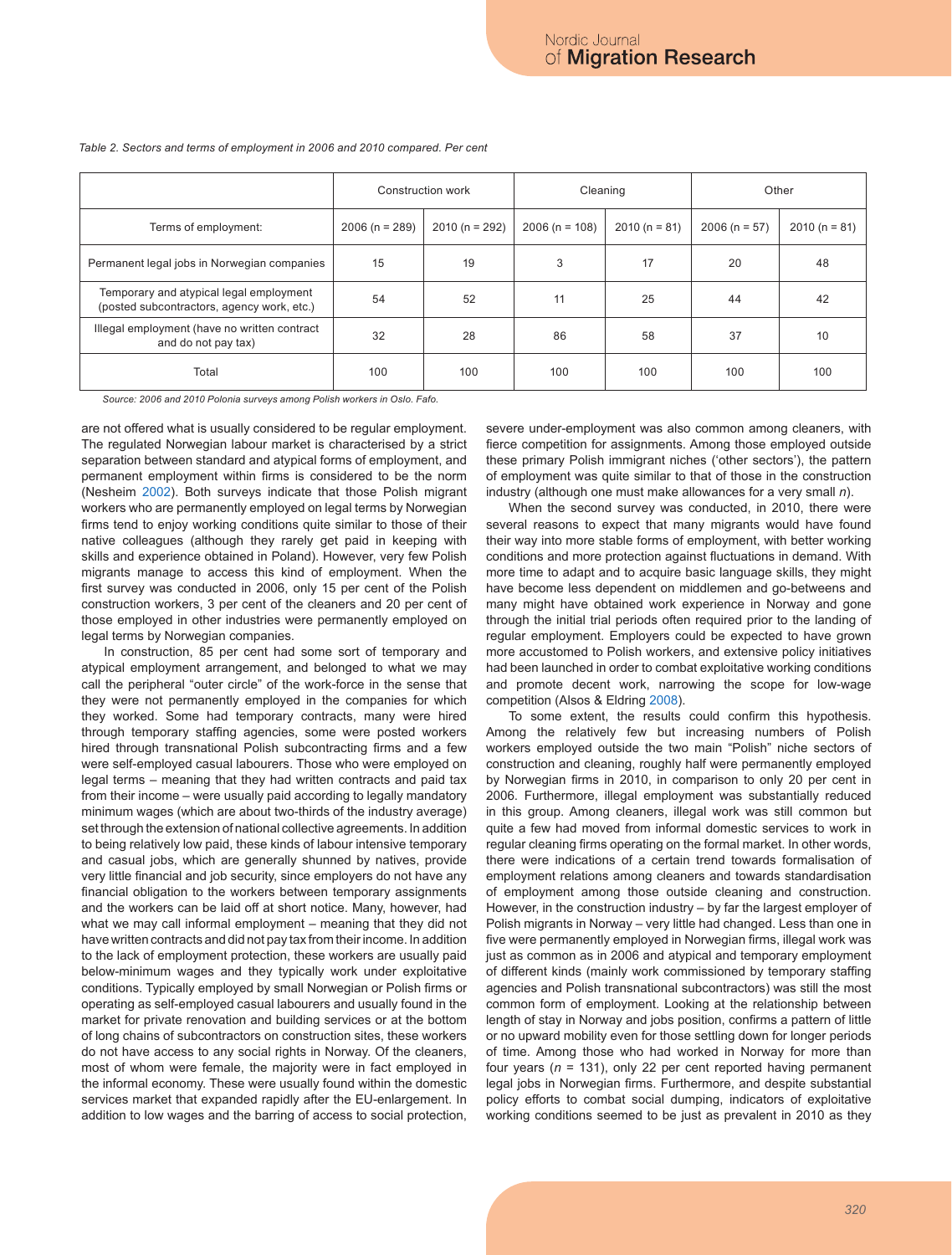had been in 2006. Ninety-five per cent of the Polish construction workers in Oslo had hourly wages below the industry average and one in five workers earned less than the legal minimum wage for unskilled workers without prior experience (despite the fact that most of them had relevant skills and work experience). One-third of the construction workers reported that they had experienced not getting paid for their work and two-thirds had worked overtime without receiving overtime payment. One-third of construction workers and two-thirds of cleaners expected to get no paid leave if they became sick, one-third of workers in all sectors expected to lose their jobs or face serious problems if they talked to labour inspectors, and one-fifth of workers expected to lose their jobs or face serious problems if they became sick. The results regarding these indicators of precarious and exploitative working conditions were largely the same in 2010 as they were in 2006.

So how do we explain these different patterns of mobility and in particular the apparent lack of mobility and improvement in the construction sector? The survey material gives some indications. For example, contrary to most cleaners and workers in other sectors, most Polish construction workers reported that they only worked alongside other Poles and that at work they spoke only Polish, a testament to work organisations in the construction industry strictly separated along lines of language and nationality. This is probably the reason why construction workers report to have significantly lower language skills than other workers, even when controlling for length of stay. The qualitative study among employers and migrants within the construction industry confirm a trend towards stricter separation of the work-force into clearly distinguishable segments based on nationality. Employers typically stated that Polish workers were the best suited to the kinds of jobs found in the firms' temporary external work-forces, while Norwegian workers were the best suited to jobs within the firms. Notions of the two groups' having different and incompatible "work cultures" were commonly used by employers as a reason not to offer Poles permanent jobs. Polish migrants, on the other hand, insisted that they met with completely different expectations at work than their native co-workers, and even though most of them hoped to access what they referred to as regular "Norwegian jobs" they feared sanctions and termination of employment if they did not conform to the "Polish" style of work, which included working hard at low rates (Friberg, 2012b). The combination of qualitative and quantitative evidence clearly indicates that the large-scale recruitment of Polish labour in the construction industry – combined with structural changes in employment relations, including extensive use of temporary staffing and other forms of atypical and informal employment – has led to a clear-cut ethnic division of labour, with different expectations and different conditions for native and migrant workers. Recruitment practices appear to be informed by stereotypical notions about the suitability of different groups for different kinds of work. This amounts to a major hurdle for occupational mobility, which appear to be much easier for Polish workers employed in industries where the use of migrant labour is less institutionalised.

### **5 Are Polish migrants vulnerable to labour market exclusion in times of crisis and restructuring?**

After I was laid off, our company continued to bring in new people from Poland. It's not logical. People are sitting at home, getting paid by NAV [Norwegian Labour and Welfare Administration] and the company do what they please. I guess it's more cost effective though, because the new people work for lower rates. […] Maybe this is how they can make it through the crisis. (Unemployed Polish construction worker, interviewed in 2009.)

Migrant-labour-intensive sectors all over Europe were severely affected by the financial and economic crisis that struck in 2008. Although Norway was among the European countries least affected, some sectors, such as construction and industrial manufacturing, which had been expanding rapidly in the boom leading up to the crisis and were highly sensitive to changes in credit markets and international demand, failed to escape its consequences (NOU 2011: 1). According to a nationwide survey conducted in 2009 among employers in these industries, the most common way to meet reduced labour demand was to cut the use of hired labour from temporary staffing agencies and subcontractors while protecting the firms' regular employees (Andersen *et al.* 2009). These particular segments of the labour market in these industries were exactly where the majority of the Polish migrants worked. Usually not permanently employed, they could easily be laid off or simply run out of assignments as the market for labour-intensive subcontracting collapsed.

The timing of the crisis was important in terms of migrants' eligibility for unemployment benefits. First of all, the transitional regulations had restricted the migrants' access to social benefits during their first year of residence. When the regulations were revoked, in May 2009, Polish migrants were equally eligible to claim unemployment benefit if they lost their jobs, and four and a half years after enlargement, many of them had stayed long enough to earn benefits. Until 2008, the unemployment level of settled Polish immigrants – just like that of the general population – was less than 2 per cent. In the wake of the crisis, registered unemployment in the general population did not change very much, but among settled Polish immigrants it soared. In Oslo, 15.4 per cent of the settled Polish labour migrants were unemployed at the time of the survey. Survey results, however, indicated that the real unemployment was much higher than the registered unemployment. Many who had lost their jobs were still not eligible to receive unemployment benefits – either because they had not earned enough or because they had worked in the informal economy. These workers had little incentive to register. While the proportion of respondents who reported that they received unemployment benefit concurred with official unemployment figures, the proportion of Polish migrant workers who reported that they were without paid employment at the time of the survey was about 30 per cent, twice as high as official numbers and a ten-fold increase since 2006.

Unemployment affected different parts of the migrant population in different ways. Not surprisingly, construction workers were more severely affected than those working in other sectors. Long-term stayers and the more recent arrivals were almost equally at risk of losing their jobs but those who had lived in Norway for more than two years had significantly better chances of accessing unemployment benefits. Most importantly, the results showed that compared to those with regular employment, atypical and casual employment substantially increases the risk of labour market exclusion. At the same time, atypical and casual employment reduces access to social protection in the form of unemployment benefits. Those in standard employment appear to be less at risk of becoming unemployed but have greater chances of gaining access to benefit if they do. The results show that flexibilisation and casualisation of labour relations not only affect working conditions but also influence the distribution of risk related to labour market exclusion and access to social protection.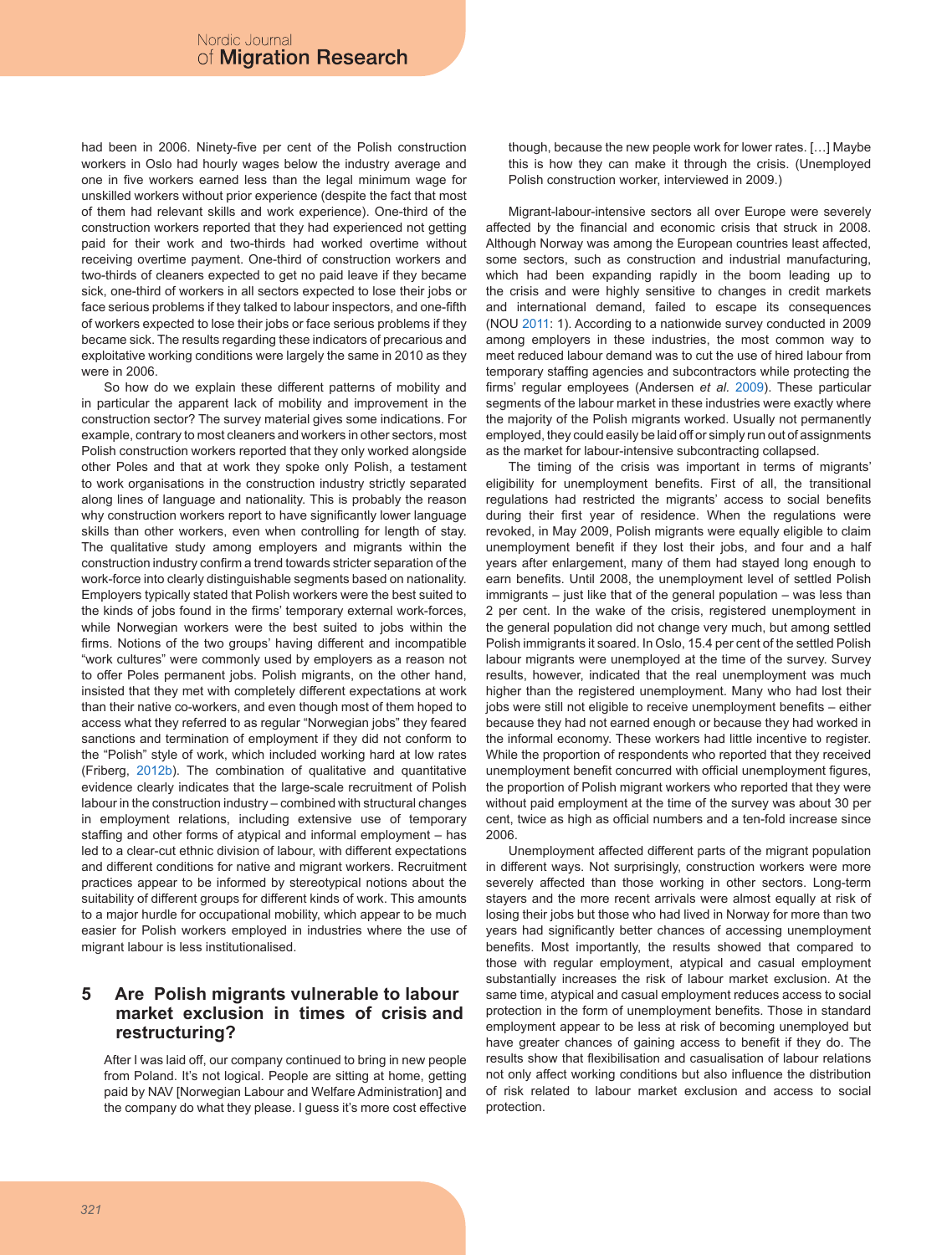|                                        | Employed | Unemployed, without benefit | Unemployed, with benefit | Total |
|----------------------------------------|----------|-----------------------------|--------------------------|-------|
| Total $(n=410)$                        | 69       | 17                          | 14                       | 99    |
| Industry                               |          |                             |                          |       |
| Construction (n=240)                   | 56       | 23                          | 20                       | 101   |
| Other sectors (incl. cleaning) (n=163) | 89       | 9                           | 2                        | 101   |
| Length of stay                         |          |                             |                          |       |
| Less than two years $(n=171)$          | 72       | 25                          | 4                        | 101   |
| More than two years (n=239)            | 67       | 12                          | 21                       | 100   |
| Type of employment in current/last job |          |                             |                          |       |
| Permanent legal employment (n=100)     | 79       | 5                           | 16                       | 100   |
| Atypical or casual employment (n=305)  | 67       | 21                          | 12                       | 100   |

*Table 3. Employment status and access to unemployment benefit among Polish workers in Oslo, 2010. Job seekers who never had a job in Norway are excluded from the analysis. Per cent, n = 410*

*Source: 2010 Polonia survey among Polish labour migrants in Oslo. Fafo.*

Furthermore, the survey showed that unemployment does not necessarily lead to return migration. In general, those who had lost their jobs in Norway reported that they would rather stay and look for work than return to Poland or move to other countries where the crisis was much deeper.8 Qualitative evidence indicates that many workers alternate between working in for example temporary staffing agencies and periodically claiming unemployment benefits between assignments. Unemployed migrants were generally no less inclined to think that they would stay in Norway than those who were employed. The survey provides little information about how those unemployed migrant workers who do not receive benefits support themselves in Norway. However, qualitative data suggests that survival strategies include spending savings and getting support from family and friends, help from charities and the occasional odd job.

The crisis led to a short dip in in-migration, but by 2010 the number of new entries from Poland was even higher than before the crisis. High levels of in-migration from Poland combined with persistent levels of unemployment among resident Polish migrants may suggest that employers prefer fresh recruits straight from Poland over unemployed settled workers. This is supported by some of the qualitative interviews with migrants (as illustrated by the quotation above). Interviews with employers suggest that some perceive recent migrants as being less "spoiled", and being willing to work harder for less, compared to those who have settled down with their families and have access to social rights in Norway. Downsizing and lay-offs in the wake of the crisis may thus have provided opportunities to renew the work-force with fresh and cheaper workers as the labour demand recovered.

## **6 Discussion**

Labour migration from the new EU member states has brought substantial economic gains not just for the migrants but also for Norwegian society, by providing much-needed labour in a period of high economic growth, while placing only modest burdens on public spending. In the introduction to this paper, I nonetheless asked whether Polish labour migrants in Norway in the longer run might face traditional integration problems related to labour market exclusion and welfare dependency, and whether the experiences of the so-called guest-workers of the post-war era could be relevant for understanding the fate of today's free-moving CEE workers. These experiences were summed up in three interrelated processes referred to as the "guest-worker syndrome", consisting of: (1) the recruitment and subordinate incorporation of "temporary" labour migrants; (2) settlement and community formation as a result of the social dynamic of the migratory process; and (3) vulnerability to unemployment and welfare dependency after periods of economic crisis and restructuring. The presented analysis suggests a conditional yes to this question. Despite obvious institutional differences, there are several features of today's Polish-Norwegian migration system which parallel those of historical guest-worker migrations. Although Polish migrants do display extensive patterns of circular and transnational migration, the two surveys document a trend towards more long-term settlement. It remains too see how many will eventually stay for good, but at this point it is reasonable to assume that a significant part of the migrant population will do so. Just as in the case of the post-war guest-workers, this process is driven by labour market-, life-cycle, family- and network-related processes within the migration system. At the same time, extensive restructuring of immigrant-intensive labour markets has led to the establishment of peripheral immigrant niches in the labour market, where, unlike in the otherwise highly regulated Norwegian labour market, atypical or informal employment is the norm. The analyses suggest that such employment has not been a stepping-stone into the regular labour market but instead represents a more enduring form of ethnic segmentation. As most Polish workers are confined to temporary, atypical, and precarious employment, they are disproportionally vulnerable to fluctuations in labour demand, with high risk of unemployment in times of crisis and restructuring. So far Polish migrants have only had limited access to social protection, but this may change with increasing length of stay. However, the historical guest-workers were largely employed in the kind of traditional manufacturing that was gradually outsourced to low-cost countries in the wake of economic restructuring. Today's labour migrants on the other hand are mostly drawn to construction,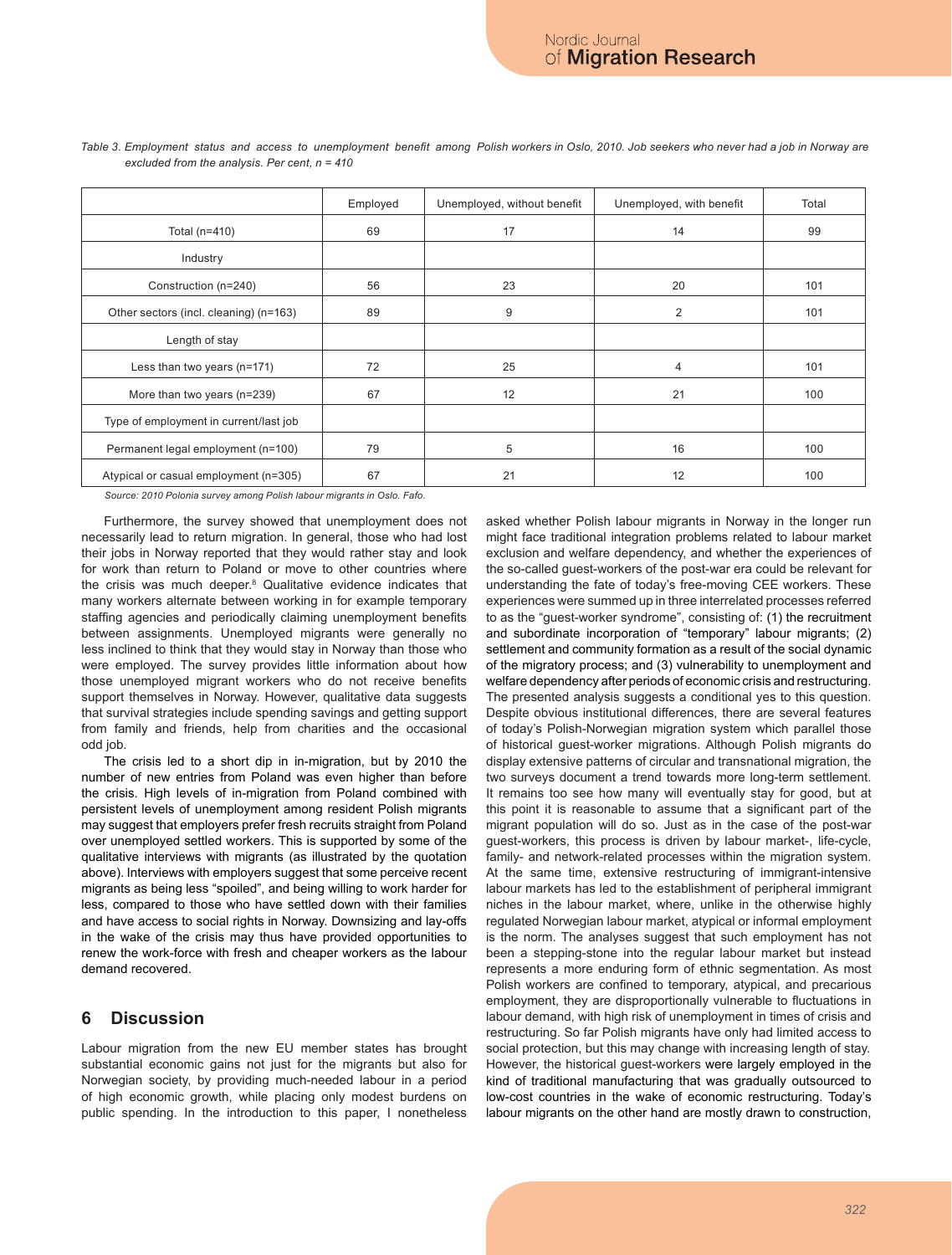agriculture and service sector jobs that must be performed locally. A long-term decimation of the kind of jobs that labour migrants perform, similar to what happened in the 1970s, therefore seems unlikely. But the precarious nature of employment in migrant-labour-intensive segments of the labour market is a new and distinct phenomenon, and the establishment of such new precarious job segments within the context of a generous universal welfare state – exemplified by the rapid growth in temporary staffing and the rise of an informal labour market in the shadow economy – may have some problematic side-effects in the long run. The present study can only give a rough indication of some possible outcomes. For one, it is reasonable to assume that hard physical labour, low wages, limited employment protection, fluctuating demand and few prospects of occupational mobility, combined with generous state benefits, may, in the long run, among some of the new migrant workers, lead to relatively short employment careers and possible welfare dependency. Alternatively, deteriorating labour standards may translate into downward pressure on welfare benefits as governments attempt to maintain incentives to work. Similar concerns about the longterm employment prospects of labour migrants and the viability of a generous universal welfare state in the face of increasing labour migration and low wage competition have recently been raised in the 2011 Norwegian government report on welfare and immigration (NOU 2011: 7). A related concern is that the interplay between generous state benefits and restructuring of manpower strategies in the lower rungs of migrant-intensive industries may generate a dynamic where employers gain access to a permanent fluid reservoir of temporary workers accepting precarious and short-term employment, while the welfare state meets the cost of its availability and reproduction in periods of low demand. Such a development would imply that the risks generated by labour market flexibilisation and increasing precariousness in the labour market, may quickly translate into public costs.

So far, however, the same weak integration into the labour market that puts Polish labour migrants disproportionally at risk of becoming unemployed in the first place also prevents many of them from accessing social protection in the form of public benefits. This suggests that within these new, flexible, casualised, migrantintensive labour markets, parts of the mobile work-force are at risk of falling outside not only the labour market but also the protection of the welfare state. Both concerns appear to be causally linked to flexibilisation and precariousness in immigrant intensive parts of the labour market.

**Jon Horgen Friberg** is a sociologist who works as a researcher at Fafo Institute for Labour and Social Research in Oslo. He has published on several different issues related to migration, ethnic relations and labour markets. In 2012, he will submit a doctoral thesis on Polish post-accession labour migrants in Norway.

# **Acknowledgments**

The author would like to thank Grete Brochmann, Jon Erik Dølvik, Lise Granlund and several colleagues at the AIK research group at Fafo for useful suggestions and critical comments on an earlier version of this paper. This research was conducted with funding from The Norwegian Research Council, EEA Grants Norway, and the Norwegian Ministry of Labour.

#### **Notes**

- Dagens Næringsliv 24.01.2007, Norsk Industri (2007) *Konjunkturrapport 2007*. Oslo: Norsk Industri. 1.
- In fact, anti-immigration activists often portray "hard working" and "christian" Polish immigrants as a positive contrast to "undesirable" non-Europeans (see for example: http://www. minervanett.no/2011/03/31/polakker-for-like-til-a-bli-tattalvorlig/) 2.
- Bratsberg *et al.* also invoke disincentives to re-entry provided by generous welfare benefits for families with many children as an important explanation for labour market exclusion of minority groups with high birth rates. These are, however, not relevant for Polish migrants, since Poland has a lower birth rate than Norway. 3.
- I use the term syndrome as referring to a combination of phenomena seen in association, or "concurrence of symptoms" from the Greek word συνδρομή (*sundromē*) (http://www. perseus.tufts.edu/hopper/text?doc=Perseus%3Atext%3A1999. 04.0057%3Aentry%3Dsundromh%2F). 4.
- For an ethical discussion of the practice of paying respondents, see Tyldum (2011). 5.
- The "exception that proves this rule" is the agricultural sector, which, in Norway, generates only short-term seasonal demand for labour. Registry data based on temporary residence permits granted under the transitional regime shows that, unlike those working in other sectors, very few agricultural workers can be found in the registers after some years (Friberg, 2012a). 6.
- Agriculture and certain sectors of industrial manufacturing are also major employers of Polish migrants but these industries are located elsewhere in the country and thus are not a part of our sample. 7.
- It should be noted that our survey has a bias towards stayers, since returnees are not part of the sample population. For example, workers who (1) had families in Poland, (2) had lost their jobs and (3) had no access to benefits in Norway appeared to be severely under-represented in the survey, indicating that many of them had already left. 8.

#### **References**

*Alsos, K. og L. Eldring (2008), "Labour mobility and wage dumping: The case of Norway." European Journal of Industrial Relations 14(4):441-459*

- *Andersen, RK, Bråten, M, Eldring, L, Friberg, JH & Ødegård, AM 2009, Norske bedrifters bruk av østeuropeisk arbeidskraft. Fafo-report 2009:46.*
- *Arnholtz, Jens and Nana Wesley Hansen 2011, "Small fish or sparse institutional nets? How to explain the poor working conditions of Poles in the Danish labor market". Paper presented at the Nordic Sociological Conference - working group on Work Migration, August 4-7, 2011, Oslo*